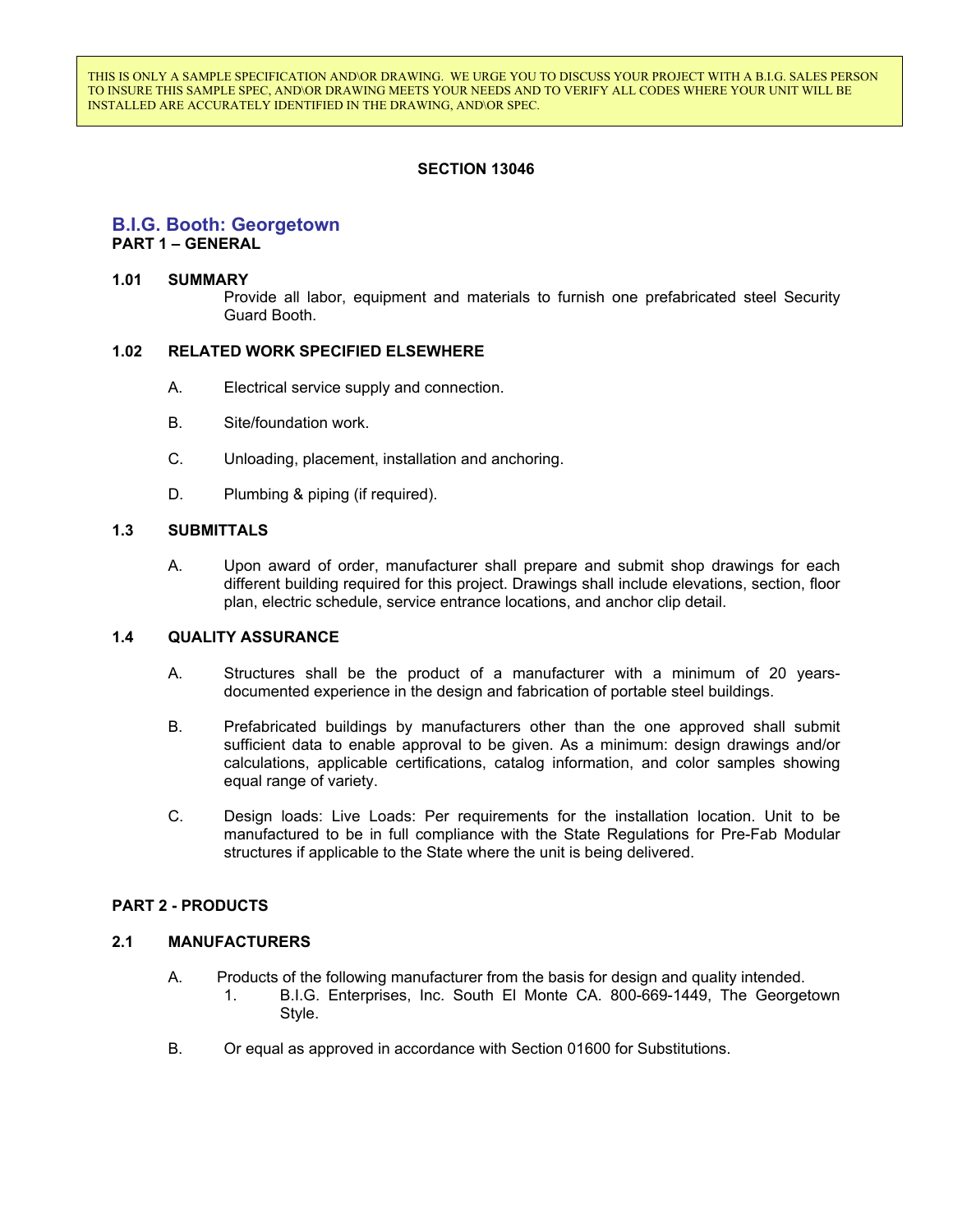# **2.2 STRUCTURE**

- A. Prefabricated steel building shall be single unit welded construction. Building to be shipped completely assembled. All welds ground smooth. Base dimensions to be specified by customer.
- B. 2" x 2" x .083" cold drawn electro welded structural mechanical steel tube frames.

## **2.3 WALLS**

A. 16ga galvanized steel interior and exterior walls. Wall panels will have R-10 exterior continuous insulation encapsulated in the 16ga. galvanized steel wall exterior wall. All wall area is to have factory prep to assist with the on site supply and installation of Architectural Brick. Prep to consist of a 16ga. Galvanized steel sill cap with mitered corners and brick ties welded to the exterior wall area.

## **2.4 BASE AND FLOOR**

A. 12ga. Galvanized steel plate floor covered with black polyvinyl chloride commercial resilient textured 20" x 20" inter locking tiles and 4" high black base cove, floor system is welded to a 2" galvanized steel tube frame and joists.

## **2.5 DOOR**

A. Unit to have one commercial steel framed insulated slide door that is top hung by a minimum of eight 2 1\4" steel ball bearing rollers from a upper steel track, lower stainless steel guide, stainless steel pull handles welded to the frame and mortise lock.

### **2.6 WINDOWS**

A. 16ga. galvanized steel window frame system with flush mounted corners and welded fastening. Unit to have fixed windows on all sides with all windows glazed with 3\4" tined tempered dual pane insulating glass with Low-E coating.

#### **2.7 ROOF**

A. Roof to be a custom hip style with multiple ridges, constructed of internal steel framing that is covered with 3\4" exterior grade plywood siding and roofing paper. Roof to be finished with 24ga. Galvanized steel standing seam decking with a baked on Kynar 500 finish. Roof is to have a 8" overhang on all sides with Architectural 12" tall fascia with reveals, roof to be insulated to R-19 minimum.

### **2.8 COUNTER**

A. Booth to have a 20" deep galvanized steel shelf at the front wall. Shelf mounted at 34" A.F.F and painted to match the booth color.

# **2.9 ELECTRICAL**

A. Load Center shall be 125 Amp 120/240 volt, single phase, 3 wire 12 pole. Three duplex outlets mounted under the shelf, 1' x 4' T-8 fluorescent lights recessed in a 16ga. galvanized steel ceiling with single pole wall switch, through the wall mounted air conditioner with 12,000 BTU cooling and 11,200 electric heat strip. HVAC to be mounted in a painted steel shroud with Architectural louver grill